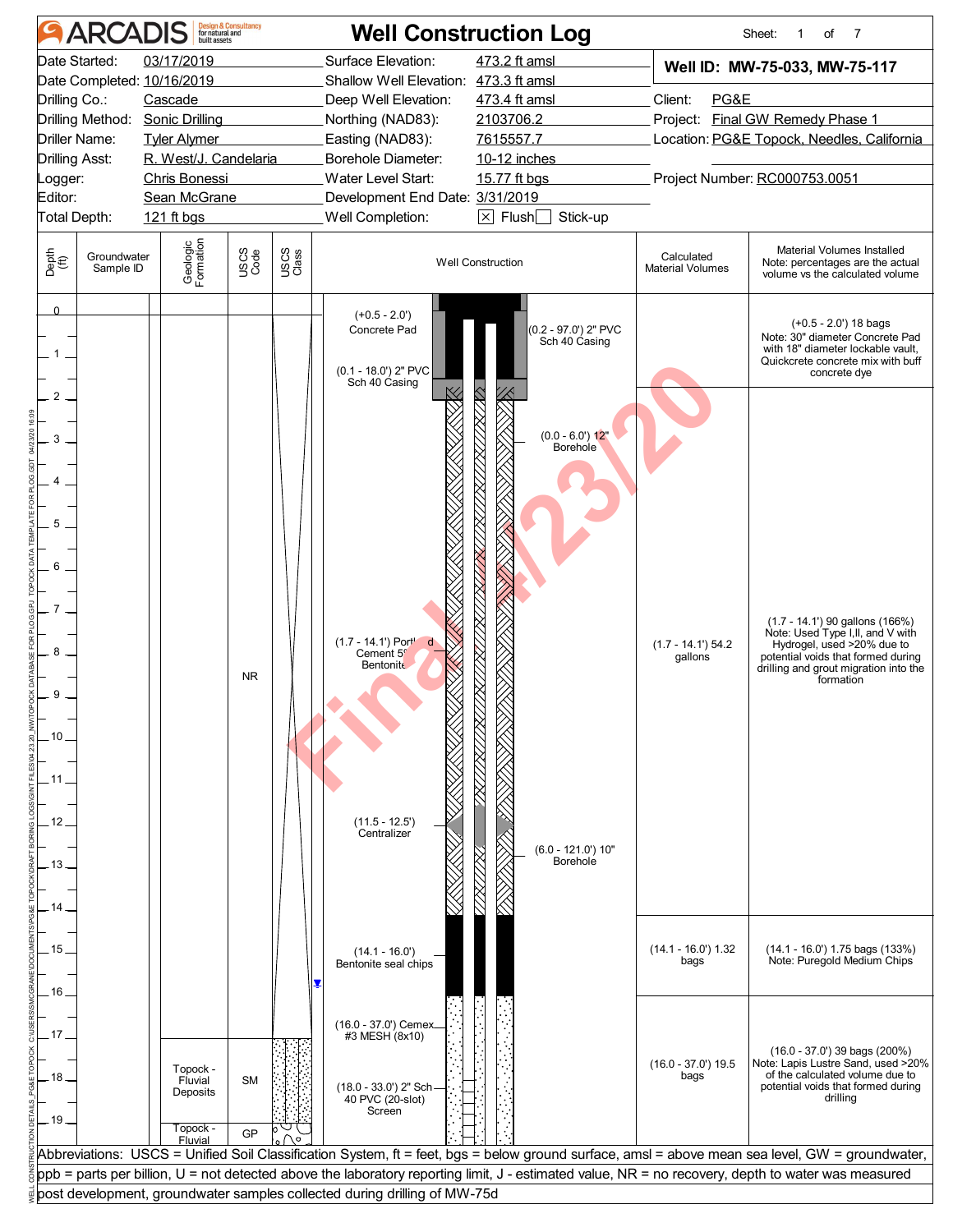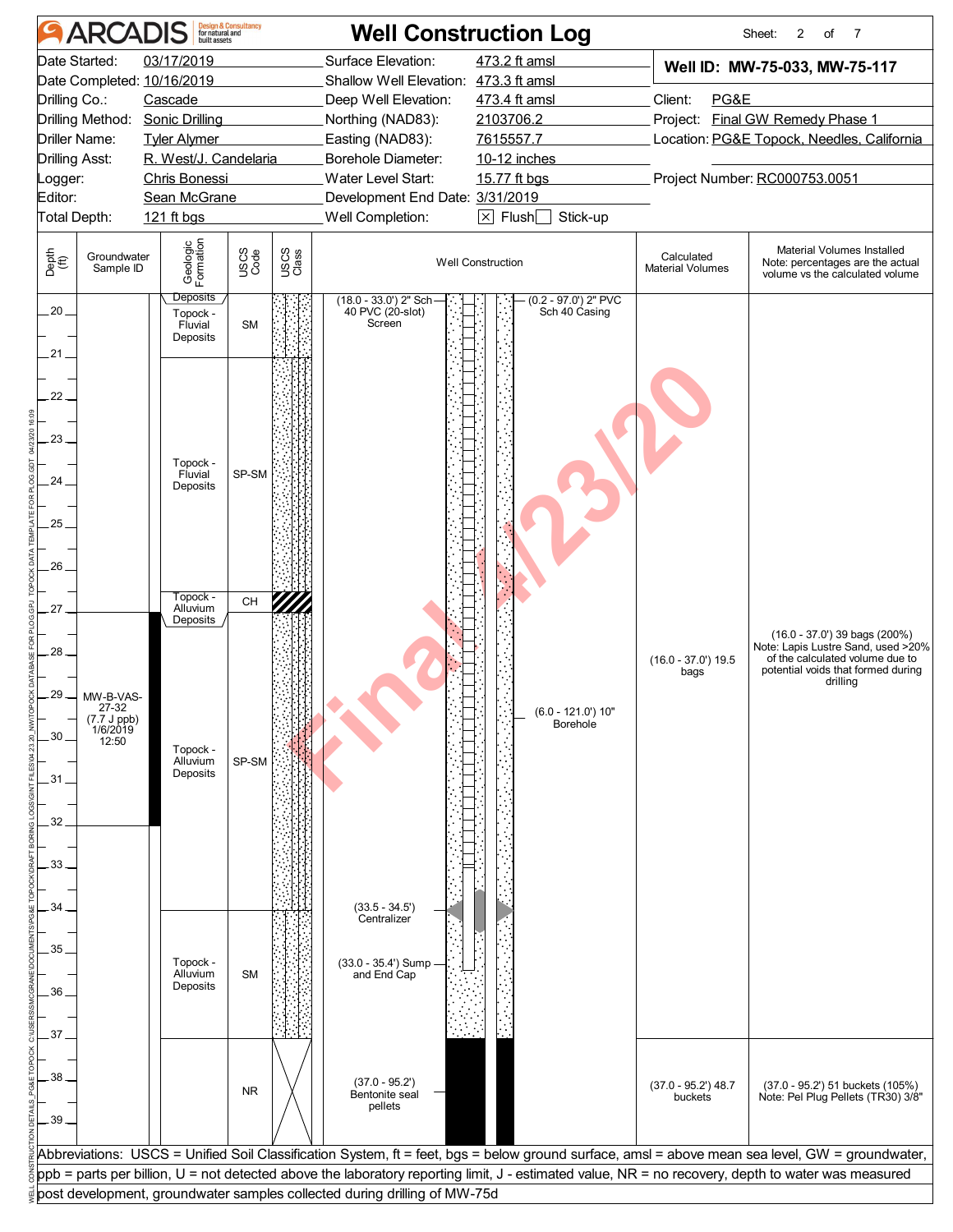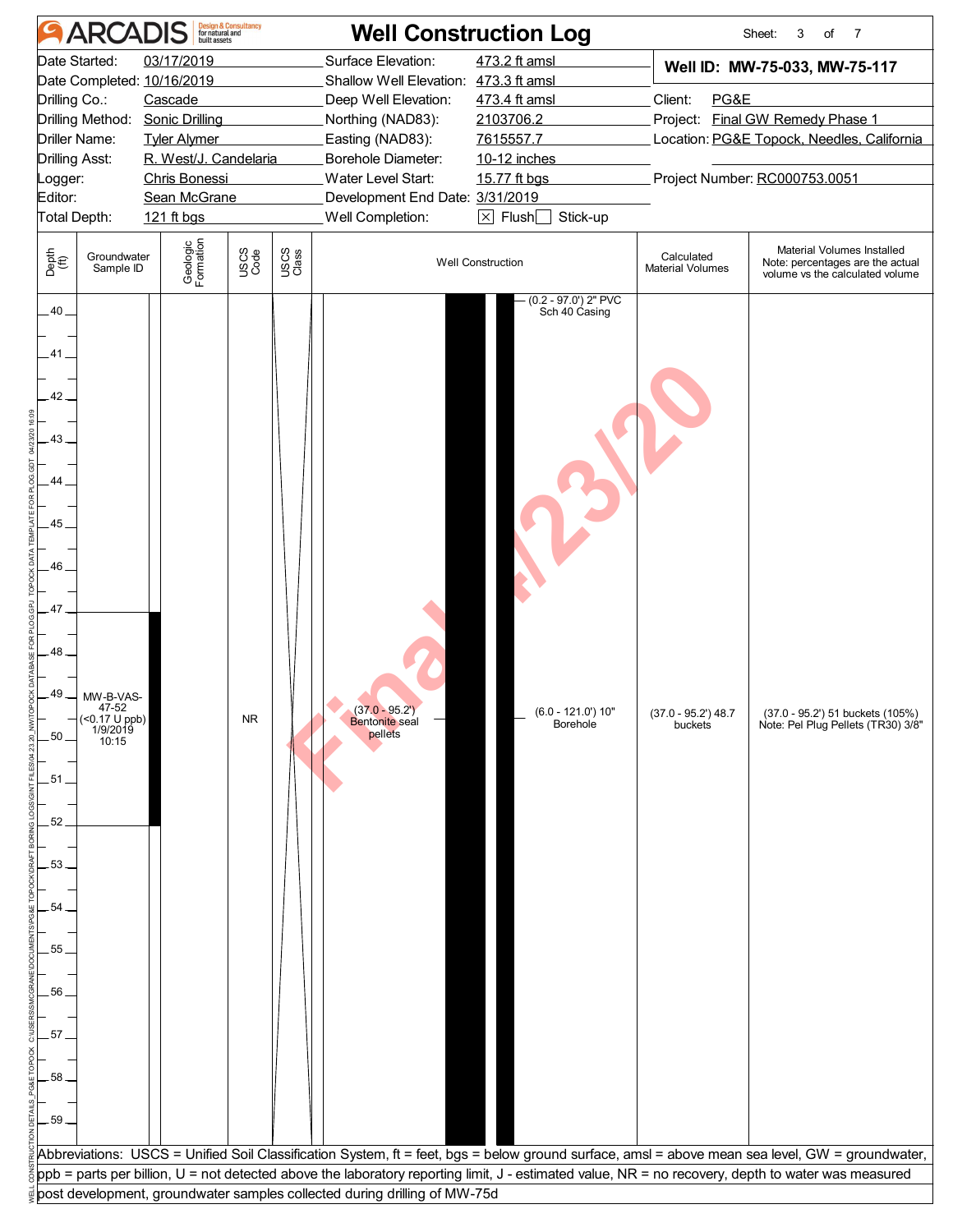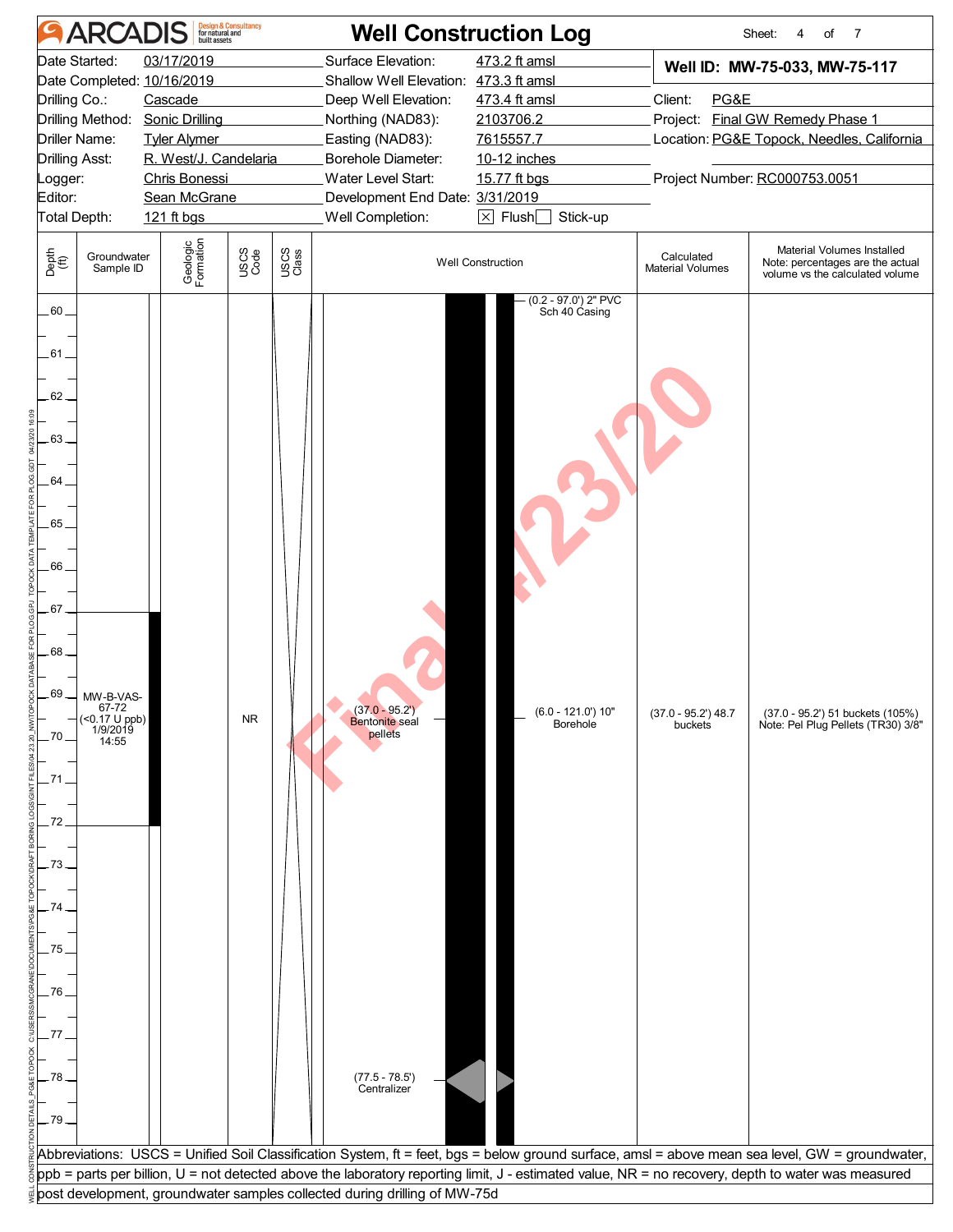| <b>ARCADIS</b>                                                                                                                                            | <b>Design &amp; Consultancy</b><br>for natural and<br>built assets                                                                                   | <b>Well Construction Log</b>                                                                                                                                                                                                                                                                                                                                                       |                                                                                                                                  |                                                                                                                                                                     | Sheet:<br>5<br>of<br>7                                                                            |  |  |
|-----------------------------------------------------------------------------------------------------------------------------------------------------------|------------------------------------------------------------------------------------------------------------------------------------------------------|------------------------------------------------------------------------------------------------------------------------------------------------------------------------------------------------------------------------------------------------------------------------------------------------------------------------------------------------------------------------------------|----------------------------------------------------------------------------------------------------------------------------------|---------------------------------------------------------------------------------------------------------------------------------------------------------------------|---------------------------------------------------------------------------------------------------|--|--|
| Date Started:<br>Date Completed: 10/16/2019<br>Drilling Co.:<br>Drilling Method:<br>Driller Name:<br>Drilling Asst:<br>Logger:<br>Editor:<br>Total Depth: | 03/17/2019<br>Cascade<br><b>Sonic Drilling</b><br><b>Tyler Alymer</b><br>R. West/J. Candelaria<br><b>Chris Bonessi</b><br>Sean McGrane<br>121 ft bgs | Surface Elevation:<br>Shallow Well Elevation: 473.3 ft amsl<br>Deep Well Elevation:<br>Northing (NAD83):<br>Easting (NAD83):<br>Borehole Diameter:<br>Water Level Start:<br>Development End Date: 3/31/2019<br>Well Completion:                                                                                                                                                    | 473.2 ft amsl<br>473.4 ft amsl<br>2103706.2<br>7615557.7<br>10-12 inches<br>15.77 ft bgs<br>$\boxtimes$ Flush $\Box$<br>Stick-up | Well ID: MW-75-033, MW-75-117<br>Client:<br>PG&E<br>Project: Final GW Remedy Phase 1<br>Location: PG&E Topock, Needles, California<br>Project Number: RC000753.0051 |                                                                                                   |  |  |
| Depth<br>(ft)<br>Groundwater<br>Sample ID                                                                                                                 | Geologic<br>Formation<br>USCS<br>Code                                                                                                                | USCS<br>Class                                                                                                                                                                                                                                                                                                                                                                      | <b>Well Construction</b>                                                                                                         | Calculated<br><b>Material Volumes</b>                                                                                                                               | Material Volumes Installed<br>Note: percentages are the actual<br>volume vs the calculated volume |  |  |
| $.80-$<br>.81<br>82.<br>.83.<br>84.<br>.85<br>.86<br>87.<br>88.<br>89.<br>90<br>91<br>92<br>93<br>94<br>95                                                | <b>NR</b>                                                                                                                                            | $(37.0 - 95.2')$<br>Bentonite seal<br>pellets                                                                                                                                                                                                                                                                                                                                      | $(0.2 - 97.0')$ 2" PVC<br>Sch 40 Casing<br>$(6.0 - 121.0')$ 10"<br>Borehole                                                      | $(37.0 - 95.2)$ 48.7<br>buckets                                                                                                                                     | (37.0 - 95.2') 51 buckets (105%)<br>Note: Pel Plug Pellets (TR30) 3/8"                            |  |  |
| 96<br>97<br>98<br>.99.                                                                                                                                    | Topock -<br>Alluvium<br><b>SM</b><br>Deposits                                                                                                        | (95.2 - 120.9')<br>Cemex #3 MESH<br>(8x10)                                                                                                                                                                                                                                                                                                                                         | (97.0 - 117.0') 2"<br>Sch 40 PVC<br>(20-slot) Screen                                                                             | $(95.2 - 120.9)$ 27<br>bags                                                                                                                                         | (95.2 - 120.9') 30 bags (111%)<br>Note: Lapis Lustre Sand                                         |  |  |
|                                                                                                                                                           |                                                                                                                                                      | Abbreviations: USCS = Unified Soil Classification System, ft = feet, bgs = below ground surface, amsl = above mean sea level, GW = groundwater,<br>ppb = parts per billion, U = not detected above the laboratory reporting limit, J - estimated value, NR = no recovery, depth to water was measured<br>post development, groundwater samples collected during drilling of MW-75d |                                                                                                                                  |                                                                                                                                                                     |                                                                                                   |  |  |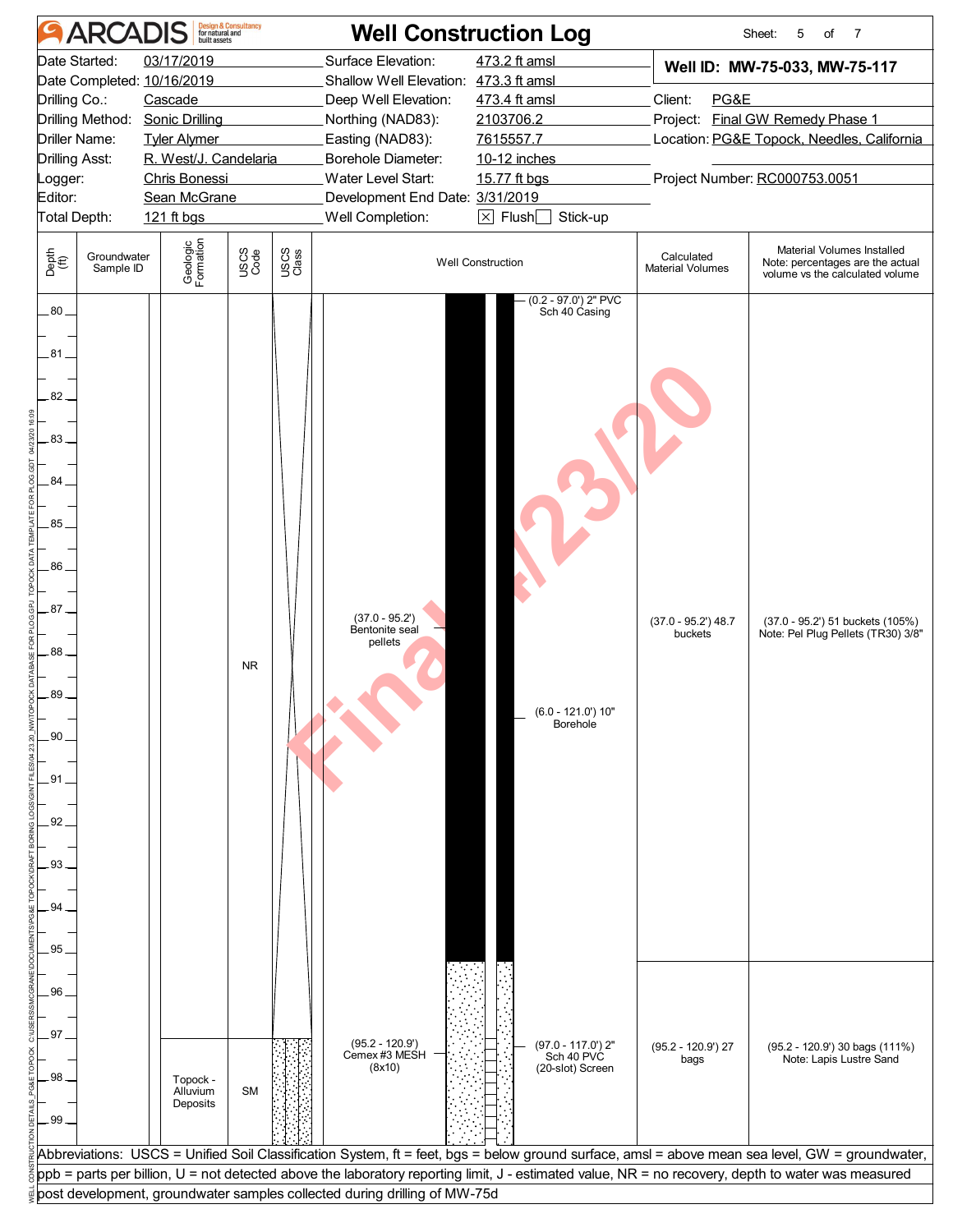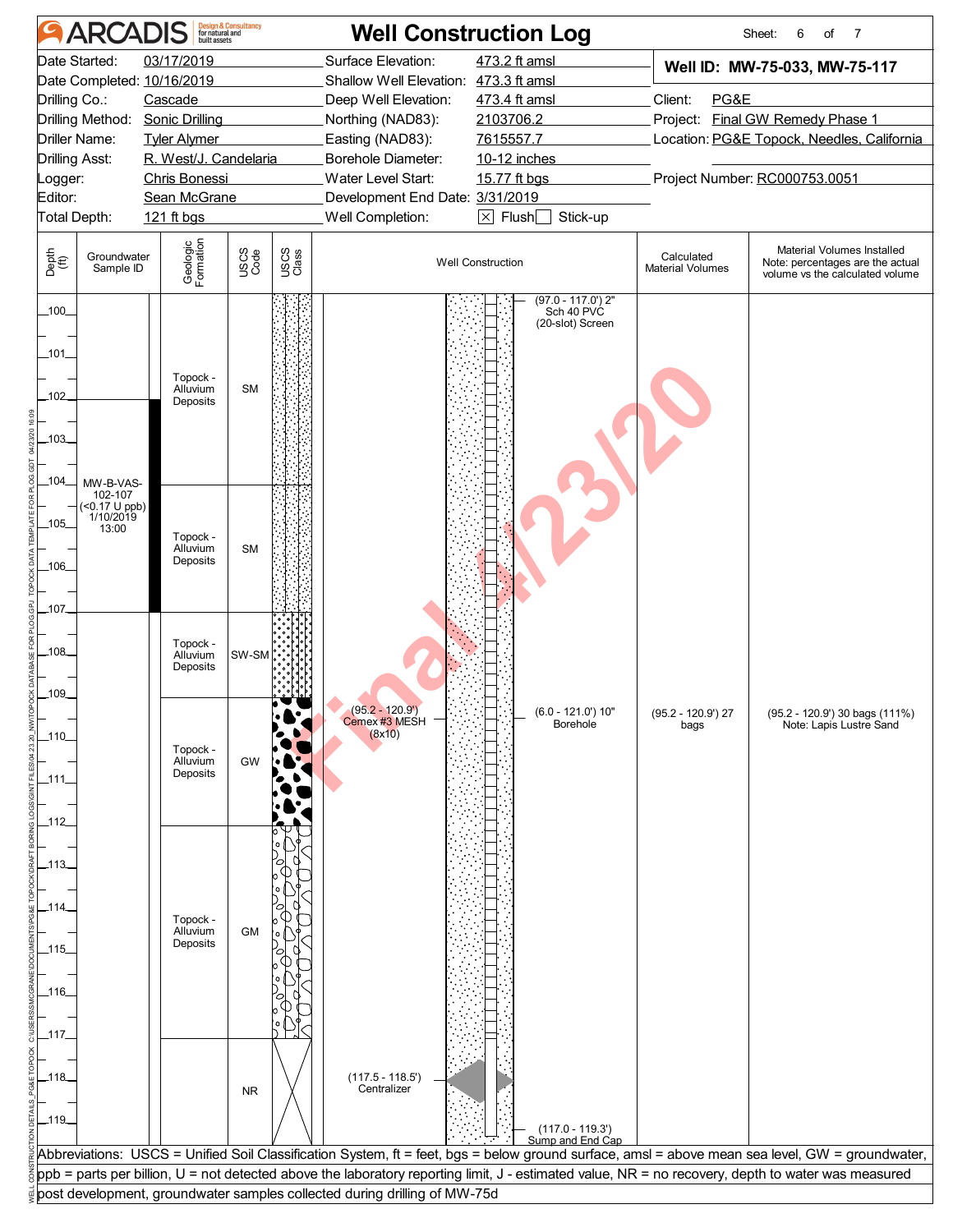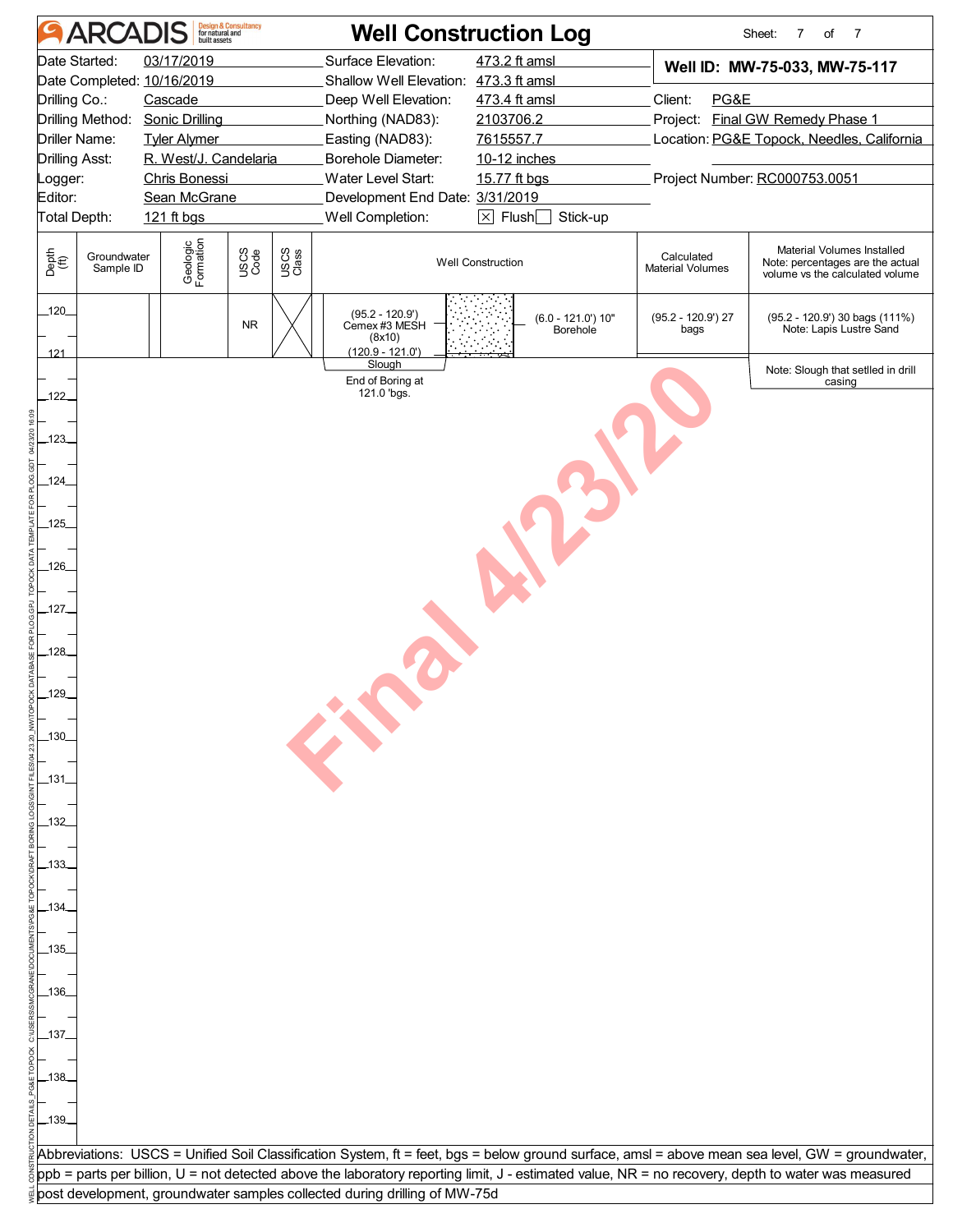| Date Started:<br>03/13/2019<br>Surface Elevation:<br>473.2 ft amsl<br>Boring No.: MW-75s<br>Date Completed: 03/17/2019<br>Northing (NAD83):<br>2103706.2<br>Client:<br>Drilling Co.:<br>7615557.7<br>PG&E<br>Cascade<br>Easting (NAD83):<br>Drilling Method:<br><b>Sonic Drilling</b><br>Final GW Remedy Phase 1<br>Total Depth:<br>121 ft bgs<br>Project:<br>Drill Rig Type:<br><b>Boart Longyear Track</b><br>Borehole Diameter:<br>10-12 inches<br>Driller Name:<br>Depth to First Water: 21.05 ft bgs<br><b>Tyler Alymer</b><br>R. West/J. Candelaria<br>8 inch x 10 ft. Core Barrel Project Number: RC000753.0051<br><b>Drilling Asst:</b><br>Sampling Method:<br>Sampling Interval:<br>Chris Bonessi<br>Screen intervals.<br>Logger:<br>Sean McGrane<br>Converted to Well:<br>$\overline{\times}$ Yes<br>Editor:<br>No<br>$\blacksquare$<br>Geologic<br>Formation<br>Recovery<br>(in)<br>USCS<br>Class<br>Depth<br>(ft)<br>USCS<br>Code<br>Groundwater<br>Sieve<br>Soil Description<br><b>Drilling Notes</b><br>Sample ID<br>Sample ID<br>(0.0 - 17.0') No recovery (NR); Cores not collected or logged, see<br>MW-B75 log for lithology<br>$\overline{c}$<br>3<br>84<br>5<br>6<br>7<br>8<br><b>NR</b><br>9<br>No sieve<br>.10.<br>samples<br>collected<br>.11<br>.12.<br>120<br>.13.<br>.15.<br>.16.<br>.17<br>(17.0 - 19.0') Topock - Fluvial Deposits; Silty sand with gravel<br>(SM); brown (10YR 5/3); very fine grained to very coarse grained,<br>angular to subround; some small to very large pebbles, angular to<br>Topock -<br>.18.<br><b>SM</b><br>subround; little silt; trace small cobbles, subangular to subround;<br>Fluvial<br>trace clay; dry<br>Deposits<br>120<br>.19<br>Topock -<br>(19.0 - 19.5') Topock - Fluvial Deposits; Poorly graded gravel<br>GP<br>Fluvial<br>$\bigcap$<br>(GP); greenish gray (GLEY2 6/1); small cobbles to large cobbles,<br>Deposits<br>angular; trace very fine to medium grained sand, angular to<br><b>SM</b><br>Abbreviations: USCS = Unified Soil Classification System, ft = feet, bgs = below ground surface, amsl = above mean sea level, GW = groundwater, | <b>ARCADIS</b> | <b>Design &amp; Consultancy</b><br>for natural and | <b>Boring Log</b> |                                            | Sheet:<br>of<br>1 | $\overline{7}$                   |  |
|-----------------------------------------------------------------------------------------------------------------------------------------------------------------------------------------------------------------------------------------------------------------------------------------------------------------------------------------------------------------------------------------------------------------------------------------------------------------------------------------------------------------------------------------------------------------------------------------------------------------------------------------------------------------------------------------------------------------------------------------------------------------------------------------------------------------------------------------------------------------------------------------------------------------------------------------------------------------------------------------------------------------------------------------------------------------------------------------------------------------------------------------------------------------------------------------------------------------------------------------------------------------------------------------------------------------------------------------------------------------------------------------------------------------------------------------------------------------------------------------------------------------------------------------------------------------------------------------------------------------------------------------------------------------------------------------------------------------------------------------------------------------------------------------------------------------------------------------------------------------------------------------------------------------------------------------------------------------------------------------------------------------------------------------------------------------------------------------------------------------------------|----------------|----------------------------------------------------|-------------------|--------------------------------------------|-------------------|----------------------------------|--|
|                                                                                                                                                                                                                                                                                                                                                                                                                                                                                                                                                                                                                                                                                                                                                                                                                                                                                                                                                                                                                                                                                                                                                                                                                                                                                                                                                                                                                                                                                                                                                                                                                                                                                                                                                                                                                                                                                                                                                                                                                                                                                                                             |                |                                                    |                   | Location: PG&E Topock, Needles, California |                   |                                  |  |
|                                                                                                                                                                                                                                                                                                                                                                                                                                                                                                                                                                                                                                                                                                                                                                                                                                                                                                                                                                                                                                                                                                                                                                                                                                                                                                                                                                                                                                                                                                                                                                                                                                                                                                                                                                                                                                                                                                                                                                                                                                                                                                                             |                |                                                    |                   |                                            |                   | <b>Drilling Fluid</b>            |  |
|                                                                                                                                                                                                                                                                                                                                                                                                                                                                                                                                                                                                                                                                                                                                                                                                                                                                                                                                                                                                                                                                                                                                                                                                                                                                                                                                                                                                                                                                                                                                                                                                                                                                                                                                                                                                                                                                                                                                                                                                                                                                                                                             |                |                                                    |                   |                                            |                   | $(0.0 - 121.0)$<br>No water used |  |
|                                                                                                                                                                                                                                                                                                                                                                                                                                                                                                                                                                                                                                                                                                                                                                                                                                                                                                                                                                                                                                                                                                                                                                                                                                                                                                                                                                                                                                                                                                                                                                                                                                                                                                                                                                                                                                                                                                                                                                                                                                                                                                                             |                |                                                    |                   |                                            |                   |                                  |  |
| ppb = parts per billion, U = not detected above the laboratory reporting limit, J - estimated value, NR = no recovery, depth to water and groundwater                                                                                                                                                                                                                                                                                                                                                                                                                                                                                                                                                                                                                                                                                                                                                                                                                                                                                                                                                                                                                                                                                                                                                                                                                                                                                                                                                                                                                                                                                                                                                                                                                                                                                                                                                                                                                                                                                                                                                                       |                |                                                    |                   |                                            |                   |                                  |  |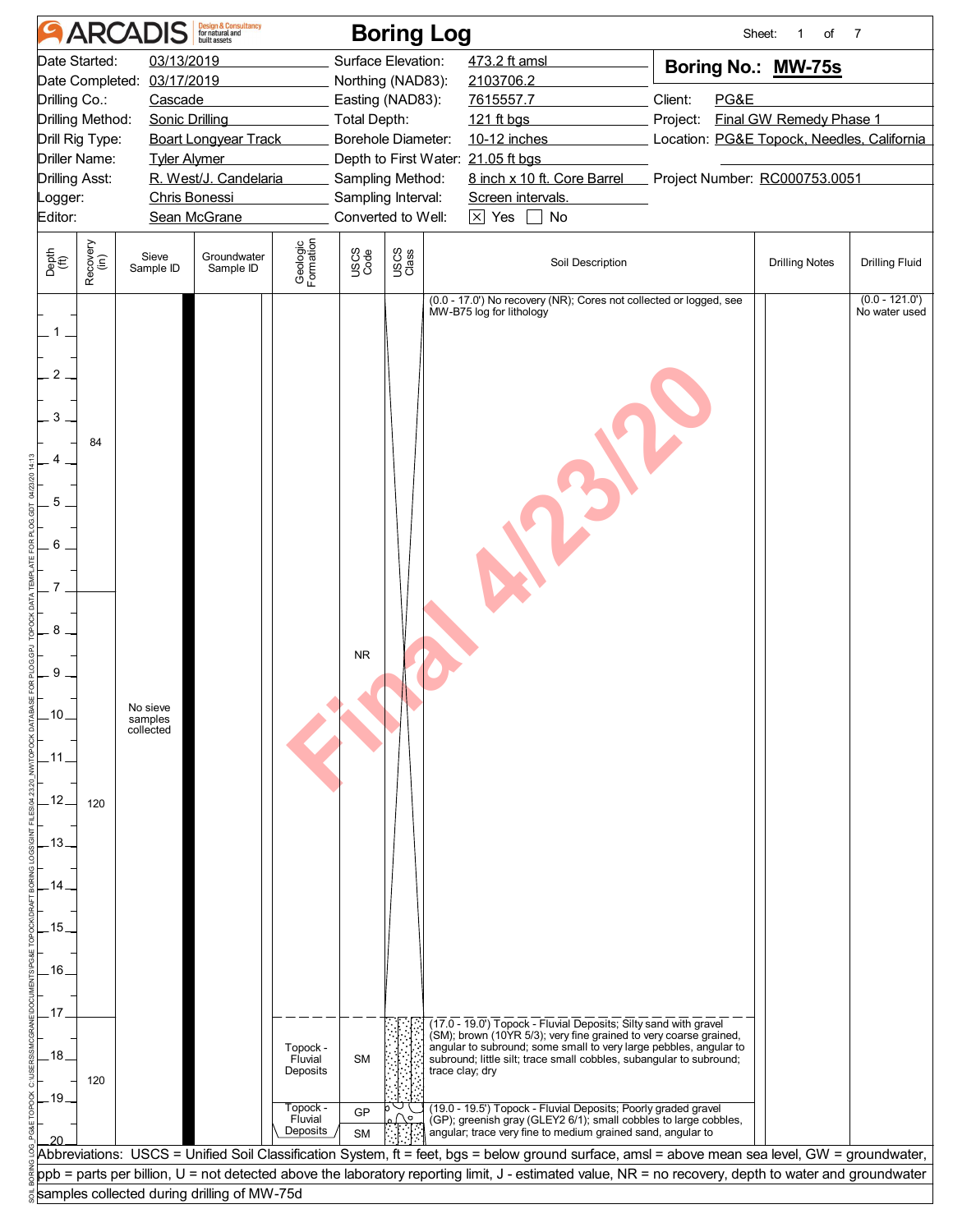| 03/13/2019<br>Surface Elevation:<br>Date Started:<br>473.2 ft amsl<br>Boring No.: MW-75s<br>Date Completed: 03/17/2019<br>2103706.2<br>Northing (NAD83):<br>Drilling Co.:<br>Client:<br>PG&E<br>Cascade<br>Easting (NAD83):<br>7615557.7<br>Total Depth:<br>Final GW Remedy Phase 1<br>Drilling Method:<br><b>Sonic Drilling</b><br>121 ft bgs<br>Project:<br><b>Boart Longyear Track</b><br>Borehole Diameter:<br>$10-12$ inches<br>Location: PG&E Topock, Needles, California<br>Drill Rig Type:<br><b>Driller Name:</b><br>Depth to First Water: 21.05 ft bgs<br><b>Tyler Alymer</b><br>R. West/J. Candelaria<br>8 inch x 10 ft. Core Barrel Project Number: RC000753.0051<br><b>Drilling Asst:</b><br>Sampling Method:<br><b>Chris Bonessi</b><br>Sampling Interval:<br>Screen intervals.<br>Logger:<br>Converted to Well:<br>$\boxed{\times}$ Yes $\boxed{\phantom{1}}$ No<br>Editor:<br>Sean McGrane<br>Groundwater |                       |
|---------------------------------------------------------------------------------------------------------------------------------------------------------------------------------------------------------------------------------------------------------------------------------------------------------------------------------------------------------------------------------------------------------------------------------------------------------------------------------------------------------------------------------------------------------------------------------------------------------------------------------------------------------------------------------------------------------------------------------------------------------------------------------------------------------------------------------------------------------------------------------------------------------------------------|-----------------------|
|                                                                                                                                                                                                                                                                                                                                                                                                                                                                                                                                                                                                                                                                                                                                                                                                                                                                                                                           |                       |
|                                                                                                                                                                                                                                                                                                                                                                                                                                                                                                                                                                                                                                                                                                                                                                                                                                                                                                                           |                       |
|                                                                                                                                                                                                                                                                                                                                                                                                                                                                                                                                                                                                                                                                                                                                                                                                                                                                                                                           |                       |
|                                                                                                                                                                                                                                                                                                                                                                                                                                                                                                                                                                                                                                                                                                                                                                                                                                                                                                                           |                       |
|                                                                                                                                                                                                                                                                                                                                                                                                                                                                                                                                                                                                                                                                                                                                                                                                                                                                                                                           |                       |
|                                                                                                                                                                                                                                                                                                                                                                                                                                                                                                                                                                                                                                                                                                                                                                                                                                                                                                                           |                       |
|                                                                                                                                                                                                                                                                                                                                                                                                                                                                                                                                                                                                                                                                                                                                                                                                                                                                                                                           |                       |
|                                                                                                                                                                                                                                                                                                                                                                                                                                                                                                                                                                                                                                                                                                                                                                                                                                                                                                                           |                       |
|                                                                                                                                                                                                                                                                                                                                                                                                                                                                                                                                                                                                                                                                                                                                                                                                                                                                                                                           |                       |
| Geologic<br>Formation<br>Recovery<br>(in)<br>USCS<br>Class<br>USCS<br>Code<br>Depth<br>(ft)<br>Sieve<br>Soil Description<br><b>Drilling Notes</b><br>Sample ID<br>Sample ID                                                                                                                                                                                                                                                                                                                                                                                                                                                                                                                                                                                                                                                                                                                                               | <b>Drilling Fluid</b> |
| subangular; trace silt; dry; trace metadiorite boulder<br>Topock -<br><b>SM</b><br>Fluvial<br>(19.5 - 21.0') Topock - Fluvial Deposits; Silty sand with gravel                                                                                                                                                                                                                                                                                                                                                                                                                                                                                                                                                                                                                                                                                                                                                            |                       |
| Deposits<br>(SM); brown (10YR 5/3); very fine grained to very coarse grained,<br>.21.                                                                                                                                                                                                                                                                                                                                                                                                                                                                                                                                                                                                                                                                                                                                                                                                                                     |                       |
| angular to subround; some small to very large pebbles, angular to<br>subround; little silt; trace small cobbles, subangular to subround;                                                                                                                                                                                                                                                                                                                                                                                                                                                                                                                                                                                                                                                                                                                                                                                  |                       |
| trace clay; dry<br>22.<br>(21.0 - 26.5') Topock - Fluvial Deposits; Poorly graded sand with                                                                                                                                                                                                                                                                                                                                                                                                                                                                                                                                                                                                                                                                                                                                                                                                                               |                       |
| (22.0')<br>silt and gravel (SP-SM); dark gray (10YR 4/1); very fine grained to                                                                                                                                                                                                                                                                                                                                                                                                                                                                                                                                                                                                                                                                                                                                                                                                                                            |                       |
| Approximate<br>very coarse grained, angular to subround; some granules to very<br>depth to water<br>large pebbles, angular to subround; little small cobbles,<br>$-23$                                                                                                                                                                                                                                                                                                                                                                                                                                                                                                                                                                                                                                                                                                                                                    |                       |
| table.<br>subangular to subround; little silt; trace clay; dry to wet                                                                                                                                                                                                                                                                                                                                                                                                                                                                                                                                                                                                                                                                                                                                                                                                                                                     |                       |
| Topock -<br>120<br>SP-SM<br>Fluvial                                                                                                                                                                                                                                                                                                                                                                                                                                                                                                                                                                                                                                                                                                                                                                                                                                                                                       |                       |
| 24<br>Deposits                                                                                                                                                                                                                                                                                                                                                                                                                                                                                                                                                                                                                                                                                                                                                                                                                                                                                                            |                       |
|                                                                                                                                                                                                                                                                                                                                                                                                                                                                                                                                                                                                                                                                                                                                                                                                                                                                                                                           |                       |
| 25                                                                                                                                                                                                                                                                                                                                                                                                                                                                                                                                                                                                                                                                                                                                                                                                                                                                                                                        |                       |
|                                                                                                                                                                                                                                                                                                                                                                                                                                                                                                                                                                                                                                                                                                                                                                                                                                                                                                                           |                       |
| 26.                                                                                                                                                                                                                                                                                                                                                                                                                                                                                                                                                                                                                                                                                                                                                                                                                                                                                                                       |                       |
| Topock -<br>(26.5 - 27.0') Topock - Alluvium Deposits; Fat clay with gravel                                                                                                                                                                                                                                                                                                                                                                                                                                                                                                                                                                                                                                                                                                                                                                                                                                               |                       |
| CH<br>27<br>Alluvium<br>(CH); yellowish red / light brown (5YR 5/6) and dark gray (10YR<br>$(27.0 - 37.0')$                                                                                                                                                                                                                                                                                                                                                                                                                                                                                                                                                                                                                                                                                                                                                                                                               |                       |
| Deposits<br>4/1); high plasticity; little small to large pebbles, subangular to<br>Lost core<br>subround; little very fine to coarse grained sand, subangular to                                                                                                                                                                                                                                                                                                                                                                                                                                                                                                                                                                                                                                                                                                                                                          |                       |
| downhole, was<br>subround; trace small cobbles, subangular to subround; trace silt;<br>28<br>able to retrieve<br>and clay lens; wet; medium stiff                                                                                                                                                                                                                                                                                                                                                                                                                                                                                                                                                                                                                                                                                                                                                                         |                       |
| core.<br>(27.0 - 34.0') Topock - Alluvium Deposits; Poorly graded sand with                                                                                                                                                                                                                                                                                                                                                                                                                                                                                                                                                                                                                                                                                                                                                                                                                                               |                       |
| silt and gravel (SP-SM); yellowish brown / moderate yellowish<br>29<br>brown (10YR 5/4); very fine grained to very coarse grained,<br>MW-B-VAS-                                                                                                                                                                                                                                                                                                                                                                                                                                                                                                                                                                                                                                                                                                                                                                           |                       |
| angular to subround; some small to very large pebbles, angular to<br>subround; little silt; trace small cobbles, subangular to subround;<br>27-32<br>(7.7 J ppb)                                                                                                                                                                                                                                                                                                                                                                                                                                                                                                                                                                                                                                                                                                                                                          |                       |
| No sieve<br>1/6/2019<br>30<br>samples<br>12:50                                                                                                                                                                                                                                                                                                                                                                                                                                                                                                                                                                                                                                                                                                                                                                                                                                                                            |                       |
| Topock -<br>collected<br>SP-SM<br><b>Alluvium</b>                                                                                                                                                                                                                                                                                                                                                                                                                                                                                                                                                                                                                                                                                                                                                                                                                                                                         |                       |
| <b>Deposits</b><br>31                                                                                                                                                                                                                                                                                                                                                                                                                                                                                                                                                                                                                                                                                                                                                                                                                                                                                                     |                       |
|                                                                                                                                                                                                                                                                                                                                                                                                                                                                                                                                                                                                                                                                                                                                                                                                                                                                                                                           |                       |
| 32                                                                                                                                                                                                                                                                                                                                                                                                                                                                                                                                                                                                                                                                                                                                                                                                                                                                                                                        |                       |
| 120                                                                                                                                                                                                                                                                                                                                                                                                                                                                                                                                                                                                                                                                                                                                                                                                                                                                                                                       |                       |
|                                                                                                                                                                                                                                                                                                                                                                                                                                                                                                                                                                                                                                                                                                                                                                                                                                                                                                                           |                       |
| 33                                                                                                                                                                                                                                                                                                                                                                                                                                                                                                                                                                                                                                                                                                                                                                                                                                                                                                                        |                       |
|                                                                                                                                                                                                                                                                                                                                                                                                                                                                                                                                                                                                                                                                                                                                                                                                                                                                                                                           |                       |
| 34<br>(34.0 - 37.0') Topock - Alluvium Deposits; Silty sand with gravel                                                                                                                                                                                                                                                                                                                                                                                                                                                                                                                                                                                                                                                                                                                                                                                                                                                   |                       |
| (SM); yellowish brown / moderate yellowish brown (10YR 5/4);<br>very fine grained to very coarse grained, angular to subround;                                                                                                                                                                                                                                                                                                                                                                                                                                                                                                                                                                                                                                                                                                                                                                                            |                       |
| 35<br>some small to very large pebbles, angular to subround; little silt;<br>Topock -<br>trace small cobbles, subangular to subround; wet                                                                                                                                                                                                                                                                                                                                                                                                                                                                                                                                                                                                                                                                                                                                                                                 |                       |
| Alluvium<br><b>SM</b>                                                                                                                                                                                                                                                                                                                                                                                                                                                                                                                                                                                                                                                                                                                                                                                                                                                                                                     |                       |
| Deposits<br>36.                                                                                                                                                                                                                                                                                                                                                                                                                                                                                                                                                                                                                                                                                                                                                                                                                                                                                                           |                       |
|                                                                                                                                                                                                                                                                                                                                                                                                                                                                                                                                                                                                                                                                                                                                                                                                                                                                                                                           |                       |
| 37<br>(37.0 - 97.0') No recovery (NR); Cores not collected or logged, see<br>$(37.0 - 67.0')$                                                                                                                                                                                                                                                                                                                                                                                                                                                                                                                                                                                                                                                                                                                                                                                                                             |                       |
| During clean<br>MW-B75 log for lithology                                                                                                                                                                                                                                                                                                                                                                                                                                                                                                                                                                                                                                                                                                                                                                                                                                                                                  |                       |
| out runs kept<br>38<br>falling out of                                                                                                                                                                                                                                                                                                                                                                                                                                                                                                                                                                                                                                                                                                                                                                                                                                                                                     |                       |
| core barrel due<br><b>NR</b><br>120<br>to loose                                                                                                                                                                                                                                                                                                                                                                                                                                                                                                                                                                                                                                                                                                                                                                                                                                                                           |                       |
| sediments.<br>.39                                                                                                                                                                                                                                                                                                                                                                                                                                                                                                                                                                                                                                                                                                                                                                                                                                                                                                         |                       |
|                                                                                                                                                                                                                                                                                                                                                                                                                                                                                                                                                                                                                                                                                                                                                                                                                                                                                                                           |                       |
|                                                                                                                                                                                                                                                                                                                                                                                                                                                                                                                                                                                                                                                                                                                                                                                                                                                                                                                           |                       |
| Abbreviations: USCS = Unified Soil Classification System, ft = feet, bgs = below ground surface, amsl = above mean sea level, GW = groundwater,                                                                                                                                                                                                                                                                                                                                                                                                                                                                                                                                                                                                                                                                                                                                                                           |                       |
| ppb = parts per billion, U = not detected above the laboratory reporting limit, J - estimated value, NR = no recovery, depth to water and groundwater                                                                                                                                                                                                                                                                                                                                                                                                                                                                                                                                                                                                                                                                                                                                                                     |                       |
| samples collected during drilling of MW-75d                                                                                                                                                                                                                                                                                                                                                                                                                                                                                                                                                                                                                                                                                                                                                                                                                                                                               |                       |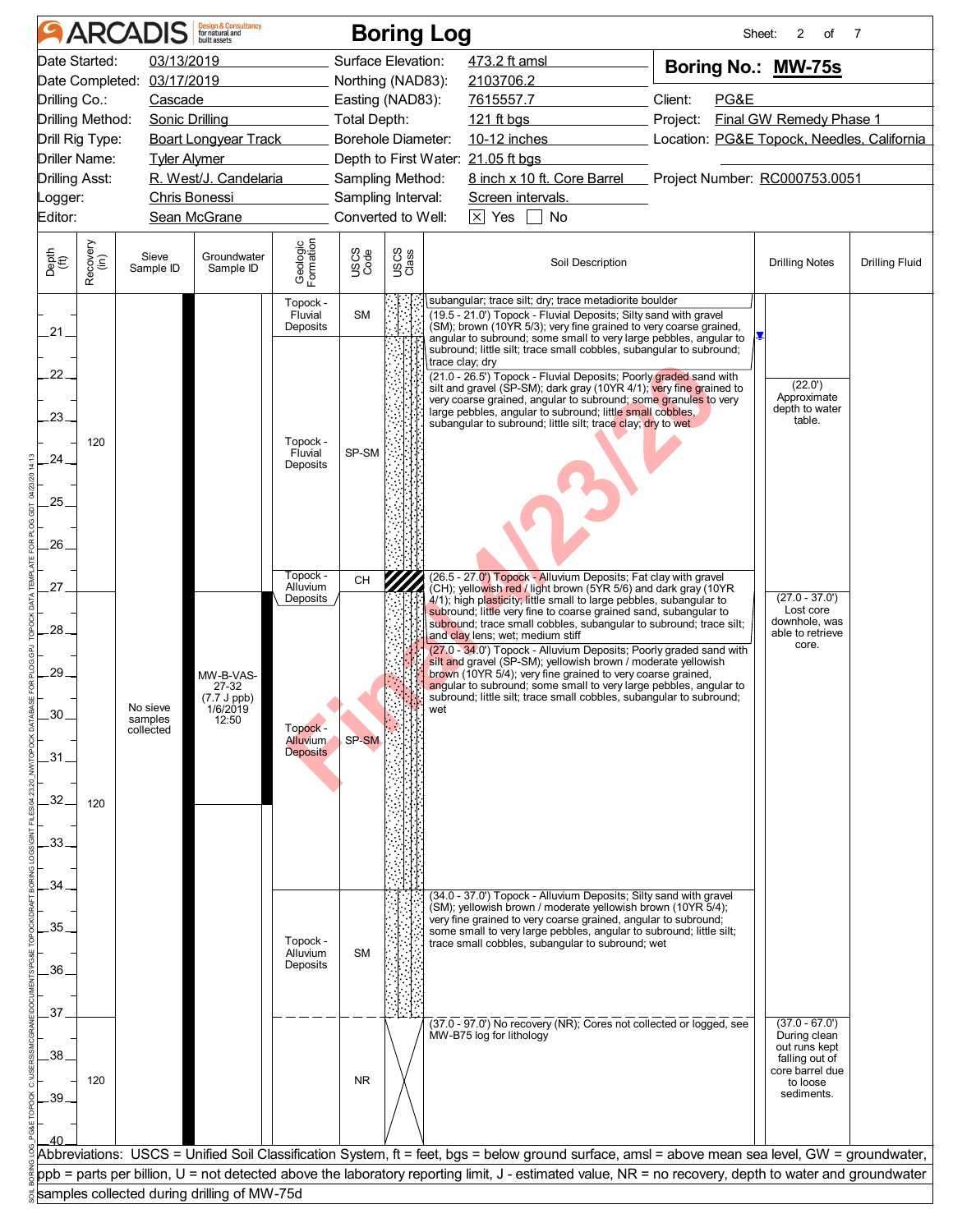|                                                                                                                                            |                                                                                                                                                                                                                                                                                                                               | <b>ARCADIS</b>                   | Design & Consultancy<br>for natural and                     |                       |                                                                                                                                                                                                                | <b>Boring Log</b> |                                                                                                                                                                            |                                                                                                                                                                    | 3<br>Sheet:<br>of     | $\overline{7}$        |  |
|--------------------------------------------------------------------------------------------------------------------------------------------|-------------------------------------------------------------------------------------------------------------------------------------------------------------------------------------------------------------------------------------------------------------------------------------------------------------------------------|----------------------------------|-------------------------------------------------------------|-----------------------|----------------------------------------------------------------------------------------------------------------------------------------------------------------------------------------------------------------|-------------------|----------------------------------------------------------------------------------------------------------------------------------------------------------------------------|--------------------------------------------------------------------------------------------------------------------------------------------------------------------|-----------------------|-----------------------|--|
| Editor:                                                                                                                                    | 03/13/2019<br>Date Started:<br>Date Completed:<br>03/17/2019<br>Drilling Co.:<br>Cascade<br>Drilling Method:<br><b>Sonic Drilling</b><br>Drill Rig Type:<br><b>Boart Longyear Track</b><br>Driller Name:<br><b>Tyler Alymer</b><br>R. West/J. Candelaria<br><b>Drilling Asst:</b><br>Chris Bonessi<br>Logger:<br>Sean McGrane |                                  |                                                             |                       | Surface Elevation:<br>Northing (NAD83):<br>Easting (NAD83):<br><b>Total Depth:</b><br>Borehole Diameter:<br>Depth to First Water: 21.05 ft bgs<br>Sampling Method:<br>Sampling Interval:<br>Converted to Well: |                   | 473.2 ft amsl<br>2103706.2<br>7615557.7<br>121 ft bgs<br>10-12 inches<br>8 inch x 10 ft. Core Barrel<br>Screen intervals.<br>$\boxed{\times}$ Yes $\boxed{\phantom{1}}$ No | Boring No.: MW-75s<br>Client:<br>PG&E<br><b>Final GW Remedy Phase 1</b><br>Project:<br>Location: PG&E Topock, Needles, California<br>Project Number: RC000753.0051 |                       |                       |  |
| Depth<br>$\widetilde{f(t)}$                                                                                                                | Recovery<br>(in)                                                                                                                                                                                                                                                                                                              | Sieve<br>Sample ID               | Groundwater<br>Sample ID                                    | Geologic<br>Formation | USCS<br>Code                                                                                                                                                                                                   | USCS<br>Class     | Soil Description                                                                                                                                                           |                                                                                                                                                                    | <b>Drilling Notes</b> | <b>Drilling Fluid</b> |  |
| .41.<br>42.<br>$-43.$<br>44<br>.45<br>.46<br>47<br>$-48$<br>.49.<br>.50<br>.51<br>52<br>.53<br>54<br>.55<br>.56.<br>57<br>.58<br>.59<br>60 | 120<br>240                                                                                                                                                                                                                                                                                                                    | No sieve<br>samples<br>collected | MW-B-VAS-<br>47-52<br>(<0.17 U<br>ppb)<br>1/9/2019<br>10:15 |                       | <b>NR</b>                                                                                                                                                                                                      |                   |                                                                                                                                                                            |                                                                                                                                                                    |                       |                       |  |
|                                                                                                                                            |                                                                                                                                                                                                                                                                                                                               |                                  |                                                             |                       |                                                                                                                                                                                                                |                   | Abbreviations: USCS = Unified Soil Classification System, ft = feet, bgs = below ground surface, amsl = above mean sea level, GW = groundwater,                            |                                                                                                                                                                    |                       |                       |  |
|                                                                                                                                            |                                                                                                                                                                                                                                                                                                                               |                                  | samples collected during drilling of MW-75d                 |                       |                                                                                                                                                                                                                |                   | ppb = parts per billion, U = not detected above the laboratory reporting limit, J - estimated value, NR = no recovery, depth to water and groundwater                      |                                                                                                                                                                    |                       |                       |  |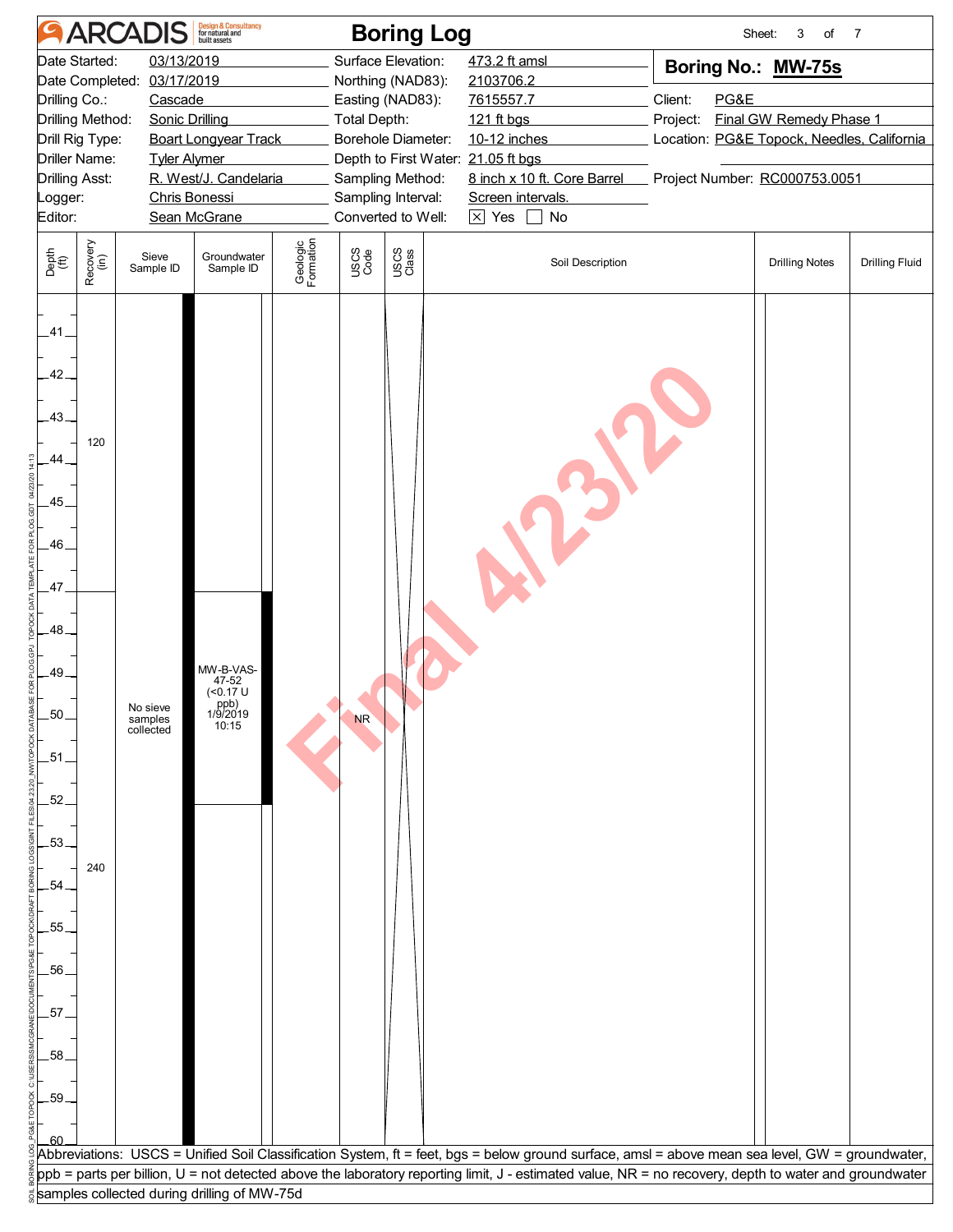|                                                                                        |                                                                                                                                                                                                                                                                                                                 | <b>ARCADIS</b>                   | Design & Consultancy<br>for natural and                    |                       |                                                                                                                                                                                                                                                                                                            | <b>Boring Log</b> |                                                                                                                                                       |                                                                                                                                                                    | Sheet:<br>of<br>4     | $\overline{7}$        |  |
|----------------------------------------------------------------------------------------|-----------------------------------------------------------------------------------------------------------------------------------------------------------------------------------------------------------------------------------------------------------------------------------------------------------------|----------------------------------|------------------------------------------------------------|-----------------------|------------------------------------------------------------------------------------------------------------------------------------------------------------------------------------------------------------------------------------------------------------------------------------------------------------|-------------------|-------------------------------------------------------------------------------------------------------------------------------------------------------|--------------------------------------------------------------------------------------------------------------------------------------------------------------------|-----------------------|-----------------------|--|
| Logger:<br>Editor:                                                                     | Date Started:<br>03/13/2019<br>Date Completed: 03/17/2019<br>Drilling Co.:<br>Cascade<br>Drilling Method:<br><b>Sonic Drilling</b><br><b>Boart Longyear Track</b><br>Drill Rig Type:<br>Driller Name:<br><b>Tyler Alymer</b><br>R. West/J. Candelaria<br><b>Drilling Asst:</b><br>Chris Bonessi<br>Sean McGrane |                                  |                                                            |                       | Surface Elevation:<br>Northing (NAD83):<br>2103706.2<br>Easting (NAD83):<br>7615557.7<br>Total Depth:<br>121 ft bgs<br>Borehole Diameter:<br>10-12 inches<br>Depth to First Water: 21.05 ft bgs<br>Sampling Method:<br>Sampling Interval:<br>Screen intervals.<br>$\times$ Yes<br>Converted to Well:<br>No |                   | 473.2 ft amsl<br>8 inch x 10 ft. Core Barrel                                                                                                          | Boring No.: MW-75s<br>Client:<br>PG&E<br><b>Final GW Remedy Phase 1</b><br>Project:<br>Location: PG&E Topock, Needles, California<br>Project Number: RC000753.0051 |                       |                       |  |
| Depth<br>(ft)                                                                          | Recovery<br>(in)                                                                                                                                                                                                                                                                                                | Sieve<br>Sample ID               | Groundwater<br>Sample ID                                   | Geologic<br>Formation | USCS<br>Code                                                                                                                                                                                                                                                                                               | USCS<br>Class     | Soil Description                                                                                                                                      |                                                                                                                                                                    | <b>Drilling Notes</b> | <b>Drilling Fluid</b> |  |
| $-61.$<br>$-62$<br>$-63$<br>.64.<br>.65<br>$-66$<br>67<br>.68.<br>.69.<br>FOR<br>$-70$ | 240                                                                                                                                                                                                                                                                                                             | No sieve<br>samples<br>collected | MW-B-VAS-<br>67-72<br>(50.17)<br>ppb)<br>1/9/2019<br>14:55 |                       | <b>NR</b>                                                                                                                                                                                                                                                                                                  |                   |                                                                                                                                                       |                                                                                                                                                                    |                       |                       |  |
| $-73$<br>.74<br>$-75.$<br>.76<br>.77<br>.78<br>-79.<br>80                              | 216                                                                                                                                                                                                                                                                                                             |                                  |                                                            |                       |                                                                                                                                                                                                                                                                                                            |                   |                                                                                                                                                       |                                                                                                                                                                    |                       |                       |  |
|                                                                                        |                                                                                                                                                                                                                                                                                                                 |                                  |                                                            |                       |                                                                                                                                                                                                                                                                                                            |                   | Abbreviations: USCS = Unified Soil Classification System, ft = feet, bgs = below ground surface, amsl = above mean sea level, GW = groundwater,       |                                                                                                                                                                    |                       |                       |  |
|                                                                                        |                                                                                                                                                                                                                                                                                                                 |                                  | samples collected during drilling of MW-75d                |                       |                                                                                                                                                                                                                                                                                                            |                   | ppb = parts per billion, U = not detected above the laboratory reporting limit, J - estimated value, NR = no recovery, depth to water and groundwater |                                                                                                                                                                    |                       |                       |  |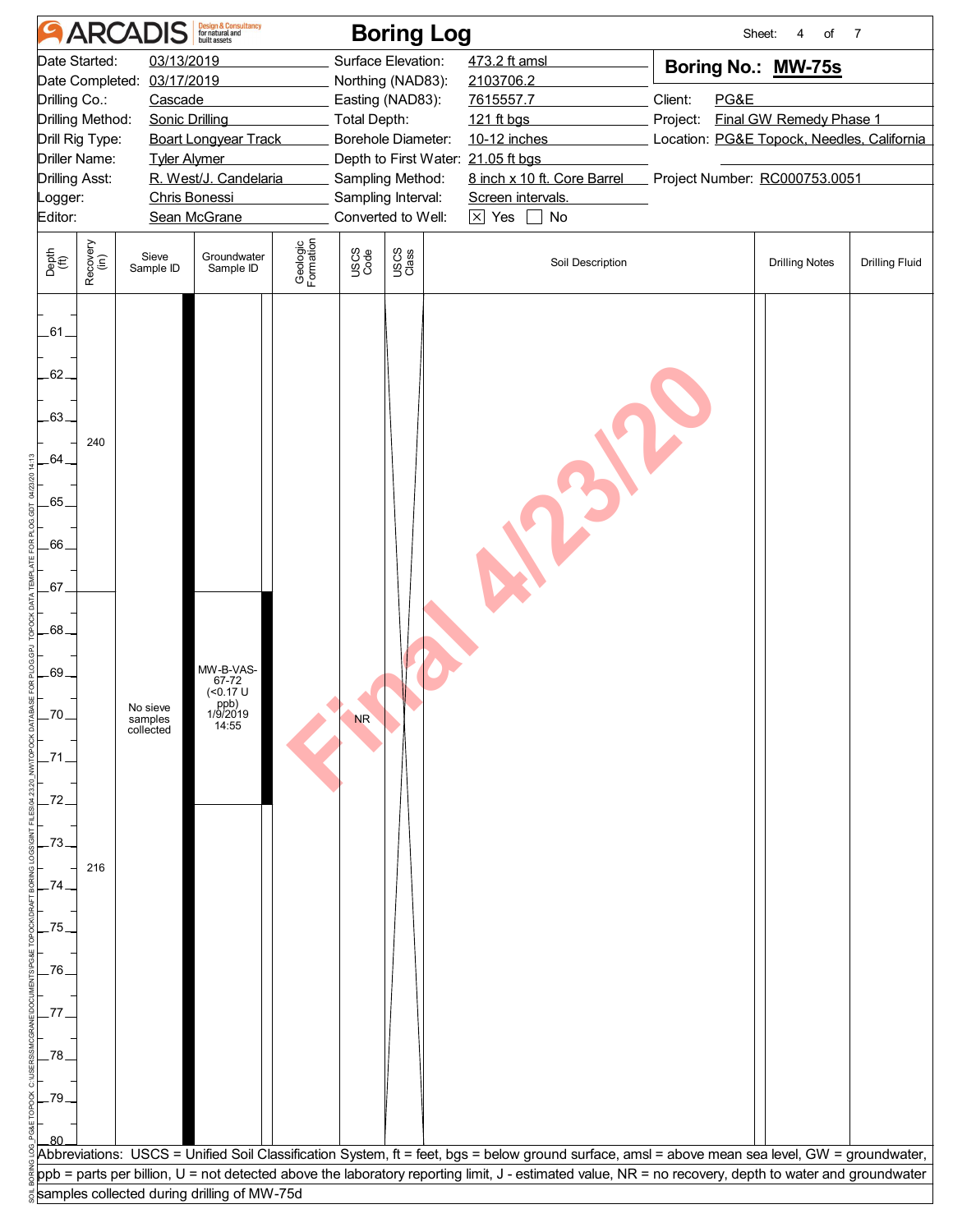|                                                                                                                                                                                                                                                                                                                                          |                  | <b>ARCADIS</b>                   | Design & Consultancy<br>for natural and     |                                  |                                                                                                                                                                                                         | <b>Boring Log</b> |                                                                                                                                                                                                                                                                      |                                                                                                                                                             | 5<br>Sheet:<br>of     | $\overline{7}$        |
|------------------------------------------------------------------------------------------------------------------------------------------------------------------------------------------------------------------------------------------------------------------------------------------------------------------------------------------|------------------|----------------------------------|---------------------------------------------|----------------------------------|---------------------------------------------------------------------------------------------------------------------------------------------------------------------------------------------------------|-------------------|----------------------------------------------------------------------------------------------------------------------------------------------------------------------------------------------------------------------------------------------------------------------|-------------------------------------------------------------------------------------------------------------------------------------------------------------|-----------------------|-----------------------|
| 03/13/2019<br>Date Started:<br>Date Completed:<br>03/17/2019<br>Drilling Co.:<br>Cascade<br>Drilling Method:<br><b>Sonic Drilling</b><br>Drill Rig Type:<br><b>Boart Longyear Track</b><br>Driller Name:<br><b>Tyler Alymer</b><br>R. West/J. Candelaria<br><b>Drilling Asst:</b><br>Chris Bonessi<br>Logger:<br>Editor:<br>Sean McGrane |                  |                                  |                                             |                                  | Surface Elevation:<br>Northing (NAD83):<br>Easting (NAD83):<br>Total Depth:<br>Borehole Diameter:<br>Depth to First Water: 21.05 ft bgs<br>Sampling Method:<br>Sampling Interval:<br>Converted to Well: |                   | 473.2 ft amsl<br>2103706.2<br>7615557.7<br>121 ft bgs<br>10-12 inches<br>8 inch x 10 ft. Core Barrel<br>Screen intervals.<br>$\times$ Yes<br>No                                                                                                                      | Boring No.: MW-75s<br>PG&E<br>Client:<br>Final GW Remedy Phase 1<br>Project:<br>Location: PG&E Topock, Needles, California<br>Project Number: RC000753.0051 |                       |                       |
| Depth<br>(ft)                                                                                                                                                                                                                                                                                                                            | Recovery<br>(in) | Sieve<br>Sample ID               | Groundwater<br>Sample ID                    | Geologic<br>Formation            | USCS<br>Code                                                                                                                                                                                            | USCS<br>Class     | Soil Description                                                                                                                                                                                                                                                     |                                                                                                                                                             | <b>Drilling Notes</b> | <b>Drilling Fluid</b> |
| $-81$<br>.82.<br>.83.<br>84.<br>.85                                                                                                                                                                                                                                                                                                      | 216              |                                  |                                             |                                  |                                                                                                                                                                                                         |                   |                                                                                                                                                                                                                                                                      |                                                                                                                                                             |                       |                       |
| .86.<br>.87.<br>.88.<br>.89.<br>.90                                                                                                                                                                                                                                                                                                      | 120              | No sieve<br>samples<br>collected |                                             |                                  | <b>NR</b>                                                                                                                                                                                               |                   |                                                                                                                                                                                                                                                                      |                                                                                                                                                             |                       |                       |
| .91<br>92<br>.93<br>94<br>.95                                                                                                                                                                                                                                                                                                            |                  |                                  |                                             |                                  |                                                                                                                                                                                                         |                   |                                                                                                                                                                                                                                                                      |                                                                                                                                                             |                       |                       |
| .96<br>.97.<br>.98<br>-99<br>10C                                                                                                                                                                                                                                                                                                         | 144              |                                  |                                             | Topock -<br>Alluvium<br>Deposits | <b>SM</b>                                                                                                                                                                                               | cementation       | (97.0 - 104.0') Topock - Alluvium Deposits; Silty sand with gravel<br>(SM); brown (7.5YR 5/3); very fine grained to very coarse grained,<br>angular to subround; some small to very large pebbles,<br>subangular to subround; little silt; trace clay; wet; moderate |                                                                                                                                                             |                       |                       |
|                                                                                                                                                                                                                                                                                                                                          |                  |                                  |                                             |                                  |                                                                                                                                                                                                         |                   | Abbreviations:  USCS = Unified Soil Classification System, ft = feet, bgs = below ground surface, amsl = above mean sea level, GW = groundwater,                                                                                                                     |                                                                                                                                                             |                       |                       |
|                                                                                                                                                                                                                                                                                                                                          |                  |                                  | samples collected during drilling of MW-75d |                                  |                                                                                                                                                                                                         |                   | ppb = parts per billion, U = not detected above the laboratory reporting limit, J - estimated value, NR = no recovery, depth to water and groundwater                                                                                                                |                                                                                                                                                             |                       |                       |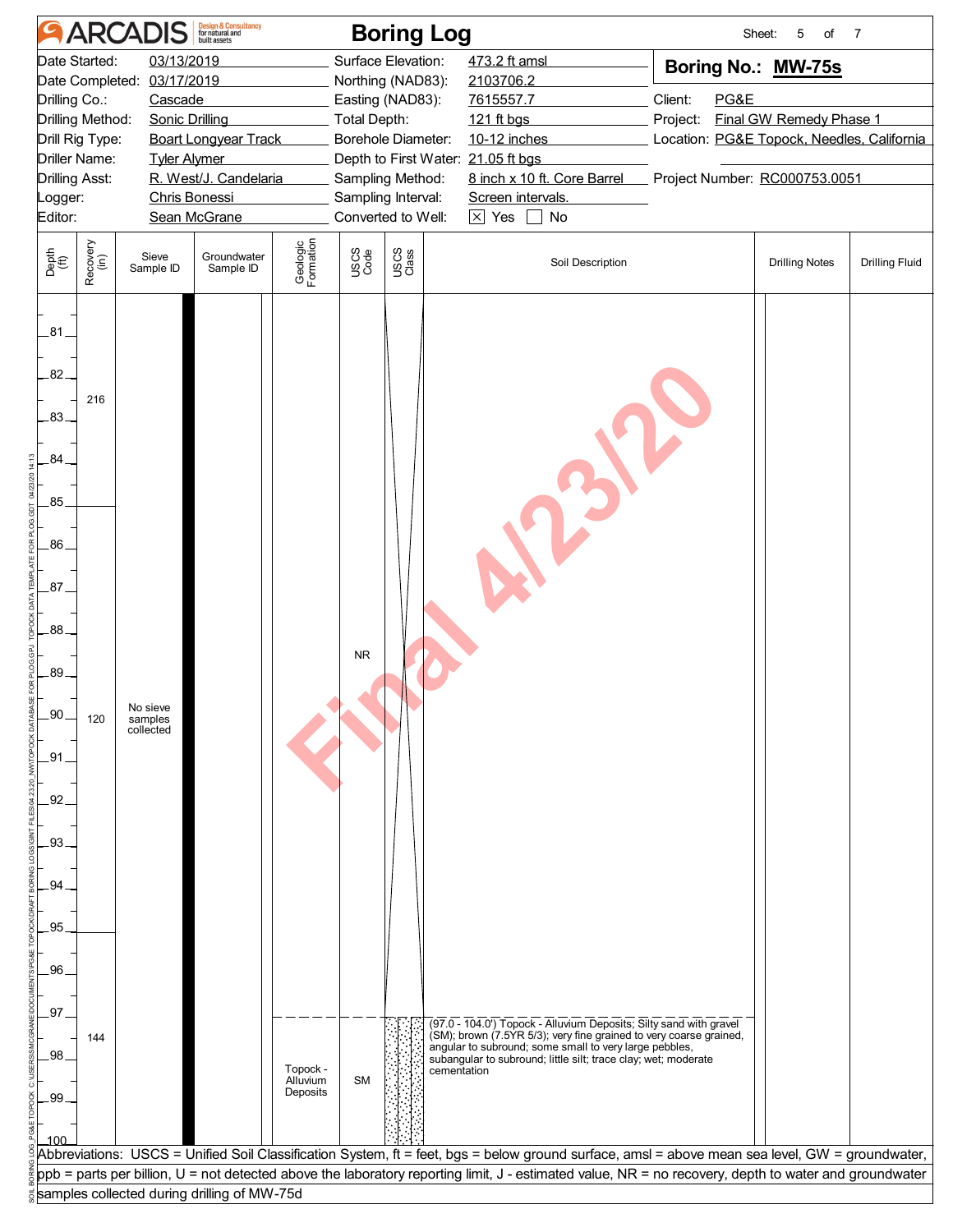|                                                                     |                  | <b>ARCADIS</b>                      | <b>Design &amp; Consultancy</b><br>for natural and            |                                                |                     | <b>Boring Log</b>                                            |                                                                                                                                                                                                                                                                                                          |                                       | 6<br>of<br>Sheet:                                                                                               | 7                     |  |
|---------------------------------------------------------------------|------------------|-------------------------------------|---------------------------------------------------------------|------------------------------------------------|---------------------|--------------------------------------------------------------|----------------------------------------------------------------------------------------------------------------------------------------------------------------------------------------------------------------------------------------------------------------------------------------------------------|---------------------------------------|-----------------------------------------------------------------------------------------------------------------|-----------------------|--|
| Date Started:<br>Date Completed:<br>Drilling Co.:                   |                  | 03/13/2019<br>03/17/2019<br>Cascade |                                                               |                                                |                     | Surface Elevation:<br>Northing (NAD83):<br>Easting (NAD83):  | 473.2 ft amsl<br>2103706.2<br>7615557.7                                                                                                                                                                                                                                                                  | Boring No.: MW-75s<br>Client:<br>PG&E |                                                                                                                 |                       |  |
| Drilling Method:<br>Drill Rig Type:                                 |                  | Sonic Drilling                      | <b>Boart Longyear Track</b>                                   |                                                | <b>Total Depth:</b> | Borehole Diameter:                                           | 121 ft bgs<br>10-12 inches                                                                                                                                                                                                                                                                               | Project:                              | Final GW Remedy Phase 1<br>Location: PG&E Topock, Needles, California                                           |                       |  |
| <b>Driller Name:</b><br><b>Drilling Asst:</b><br>_ogger:<br>Editor: |                  | <b>Tyler Alymer</b>                 | R. West/J. Candelaria<br><b>Chris Bonessi</b><br>Sean McGrane |                                                |                     | Sampling Method:<br>Sampling Interval:<br>Converted to Well: | Depth to First Water: 21.05 ft bgs<br>8 inch x 10 ft. Core Barrel<br>Screen intervals.<br>$\boxed{\times}$ Yes $\boxed{\phantom{0}}$ No                                                                                                                                                                  | Project Number: RC000753.0051         |                                                                                                                 |                       |  |
|                                                                     |                  |                                     |                                                               |                                                |                     |                                                              |                                                                                                                                                                                                                                                                                                          |                                       |                                                                                                                 |                       |  |
| Depth<br>(ft)                                                       | Recovery<br>(in) | Sieve<br>Sample ID                  | Groundwater<br>Sample ID                                      | Geologic<br>Formation                          | USCS<br>Code        | USCS<br>Class                                                | Soil Description                                                                                                                                                                                                                                                                                         |                                       | <b>Drilling Notes</b>                                                                                           | <b>Drilling Fluid</b> |  |
| $-101$<br>$-102$                                                    |                  |                                     |                                                               | Topock -<br>Alluvium<br>Deposits               | <b>SM</b>           |                                                              |                                                                                                                                                                                                                                                                                                          |                                       |                                                                                                                 |                       |  |
| 103                                                                 | 144              |                                     | MW-B-VAS-                                                     |                                                |                     |                                                              |                                                                                                                                                                                                                                                                                                          |                                       |                                                                                                                 |                       |  |
| $-104$<br>105<br>106                                                |                  |                                     | 102-107<br>$(0.17 \text{ U}$<br>ppb)<br>1/10/2019<br>13:00    | Topock -<br>Alluvium<br>Deposits               | <b>SM</b>           | cementation                                                  | (104.0 - 107.0') Topock - Alluvium Deposits; Silty sand with gravel<br>(SM); brown (7.5YR 4/3); very fine grained to very coarse grained,<br>angular to subround; some small to very large pebbles,<br>subangular to subround; some silt; trace clay; wet; moderate                                      |                                       |                                                                                                                 |                       |  |
| 107<br>_108_<br>109                                                 |                  |                                     |                                                               | Topock -<br>Alluvium<br>Deposits               | SW-SM               |                                                              | (107.0 - 109.0') Topock - Alluvium Deposits; Well graded sand<br>with silt (SW-SM); brown (7.5YR 5/3); medium grained to very<br>coarse grained, angular to subangular; trace granules to medium<br>pebbles, angular to subangular; trace silt; wet                                                      |                                       | $(107.0 - 117.0')$<br>Loose material.<br>feel out of core<br>barrel<br>downhole.<br>Formation<br>collapsed upon |                       |  |
| $-110$<br>111                                                       |                  | No sieve<br>samples<br>collected    |                                                               | Topock -<br><b>Alluvium</b><br><b>Deposits</b> | GW                  |                                                              | (109.0 - 112.0') Topock - Alluvium Deposits; Well graded gravel<br>(GW); brown (7.5YR 5/3); granules to large pebbles, angular to<br>subangular; little medium to very coarse grained sand, angular to<br>subangular; trace silt; wet                                                                    |                                       | tripping out<br>core barrel.                                                                                    |                       |  |
| $-112$<br>113<br>_114_                                              | 120              |                                     |                                                               | Topock -<br>Alluvium                           | <b>GM</b>           |                                                              | (112.0 - 117.0') Topock - Alluvium Deposits; Silty gravel with sand<br>(GM); brown (7.5YR 4/3); granules to very large pebbles,<br>subangular to subround; some fine to very coarse grained sand,<br>subangular to subround; some silt; wet                                                              |                                       |                                                                                                                 |                       |  |
| $-115$<br>_116_                                                     |                  |                                     |                                                               | Deposits                                       |                     |                                                              |                                                                                                                                                                                                                                                                                                          |                                       |                                                                                                                 |                       |  |
| _117_<br>118<br>$-119$                                              | 48               |                                     |                                                               |                                                | <b>NR</b>           |                                                              | (117.0 - 121.0) No recovery (NR); Cores not collected or logged,<br>see MW-B75 log for lithology                                                                                                                                                                                                         |                                       |                                                                                                                 |                       |  |
|                                                                     |                  |                                     |                                                               |                                                |                     |                                                              | Abbreviations: USCS = Unified Soil Classification System, ft = feet, bgs = below ground surface, amsl = above mean sea level, GW = groundwater,<br>ppb = parts per billion, U = not detected above the laboratory reporting limit, J - estimated value, NR = no recovery, depth to water and groundwater |                                       |                                                                                                                 |                       |  |
|                                                                     |                  |                                     | samples collected during drilling of MW-75d                   |                                                |                     |                                                              |                                                                                                                                                                                                                                                                                                          |                                       |                                                                                                                 |                       |  |